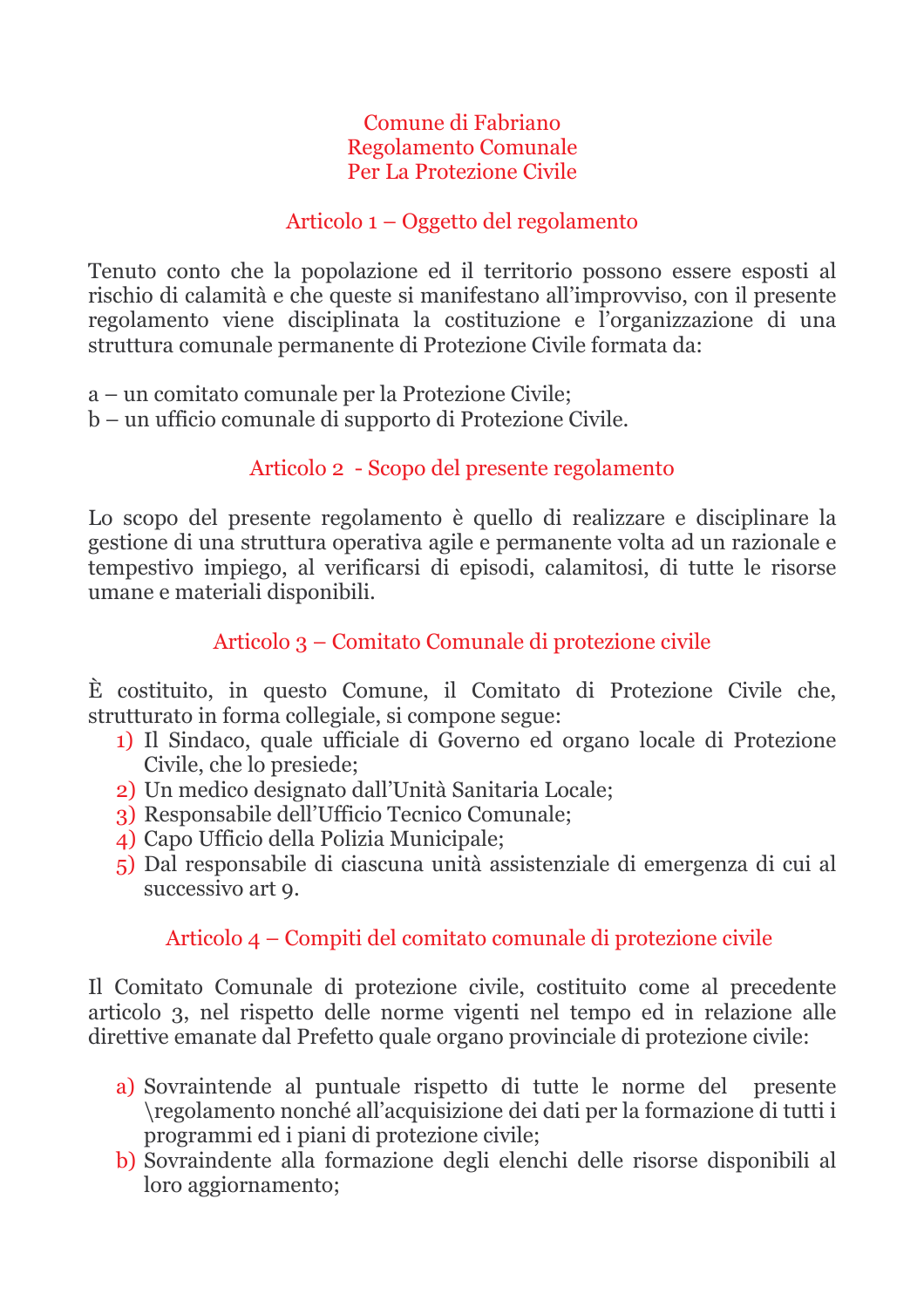- c) Assicura, almeno una volta all'anno, la revisione ed il controllo dei materiali e delle attrezzature costituenti la dotazione del servizio:
- d) Esprime parere non vincolante:
	- sulla organizzazione di eventuali posti fissi di osservazione:
	- su tutti gli acquisti e forniture per la concreta organizzazione di  $\omega$ qualsiasi servizio di protezione civile;
- e) sovraintende alle operazioni di addestramento ed esercitazione delle unità assistenziali di emergenza di cui al successivo art.9;
- f) nel quadro delle direttive nazionali, regionali e provinciali, promuove e collabora a tutte le iniziative atte a stimolare dei cittadini, la formazione di una moderna coscienza di protezione civile. A tale scopo, d'intensa con l'Autorità e gli organismi scolastici, promuove corsi integrativi nelle scuole di ogni ordine e grado, volti a fornire ai giovani le notizie, le esperienze, le tecniche ecc.. necessarie a tutelare le integrità della vita, i beni, gli insediamenti e l'ambiente da danni provocati dalla natura o dagli errori od incuria degli uomini;
- g) propone al Sindaco le formule per allertare la popolazione.

Articolo 5 – Convocazione del comitato comunale di protezione civile

Il Comitato comunale di protezione civile sarà convocato dal Sindaco presidente o suo delegato;

- a) in via ordinaria, almeno una volta all'anno, con l'osservanza della procedura prevista per la convocazione del Consiglio Comunale. La procedura potrà essere disattesa solo con la presenza di tutti i suoi componenti;
- b) in via straordinaria ed urgente senza formalità alcuna:
- c) al verificarsi di eventi calamitosi interessanti direttamente il territorio comunale, il Comitato si deve intendere automaticamente convocato in seduta permanente. Le riunioni saranno tenute nell'ufficio del Sindaco od in altro luogo che sarà indicato negli avvisi di convocazione. Le funzioni di reperti o saranno attribuite, di volta in volta dal presidente ad un dipendente comunale assegnato al servizio oppure ad un componente del Comitato.

### Articolo 6 – Costituzione dell'Ufficio Comunale di supporto di protezione civile

In seno all'Ufficio Tecnico è costituito, sotto la direzione e responsabilità del capoufficio, coordinato dal Segretario Comunale, "l'UFFICIO COMUNALE DI SUPPORTO DI PROTEZIONE CIVILE,"al quale fanno capo tutti gli adempienti per la puntuale applicazione del presente regolamento nonché norme emanate dal Ministero dell'interno, dal Ministero per il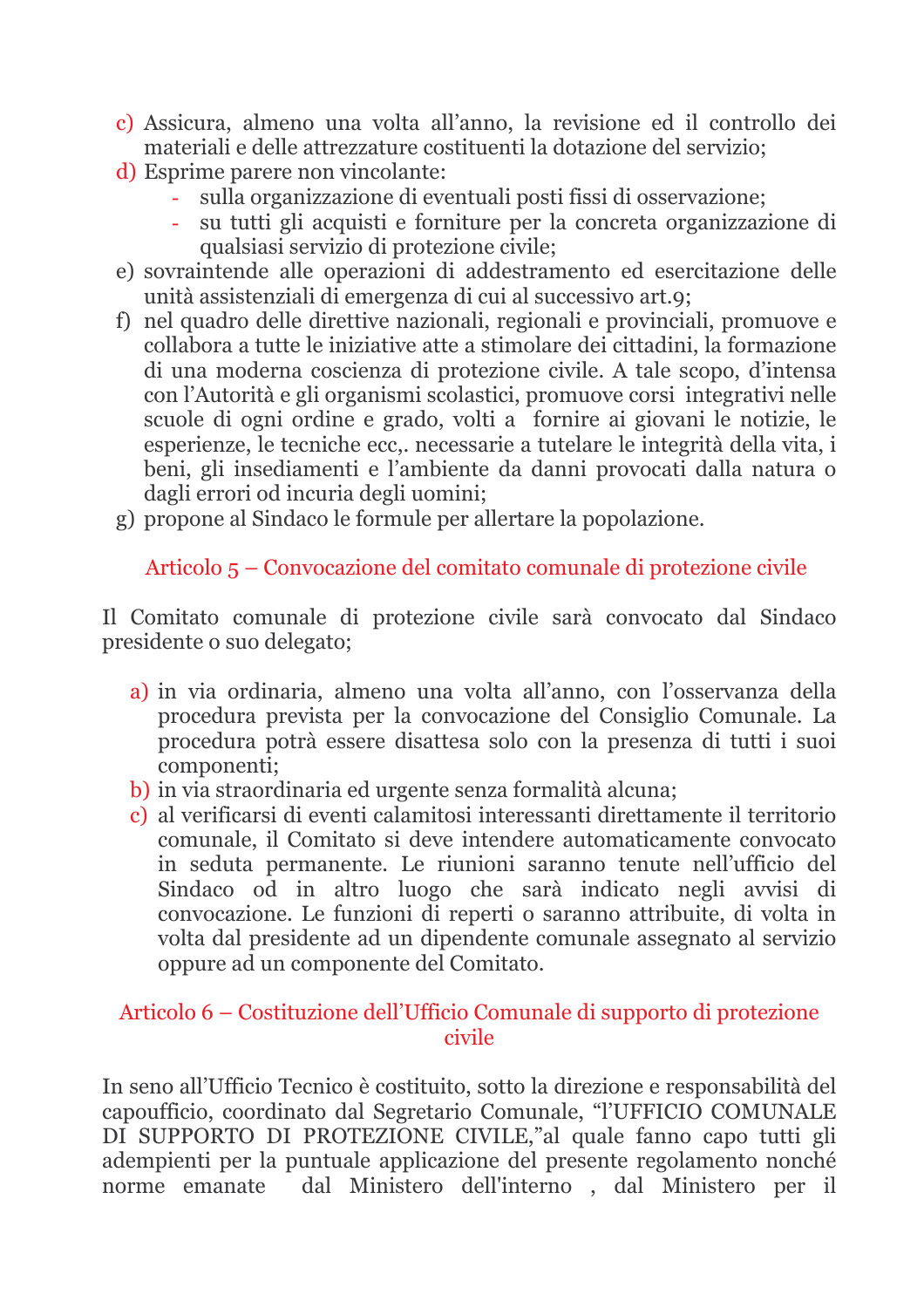coordinamento della protezione civile, dagli altri Ministeri comunque competenti e dagli organi Regionali e Provinciali di protezione civile. Tutti gli uffici comunali sono tenuti a favorire all'Ufficio di protezione civile i dati e la collaborazione richiesti con precedenza sugli altri adempianti.

# Articolo 7 – Compiti dell'Ufficio comunale di supporto di protezione civile

L'Ufficio comunale di supporto di protezione civile dovrà assicuarare :

- Tutti gli adempienti necessari per l'esatta l'applicazione di tutte le norme vigenti in relazione alle direttive del Sindaco quale Organo di protezione civile:
- L'aggiornamento tempestivo di tutti gli atti costituenti il piano comunale di protezione civile, compresi gli indirizzi di quanti fanno parte delle unità assistenziali di emergenza. In tutti i casi di emergenza il capo ufficio dovrà assicurare:
	- a) La permanente apertura dell'ufficio, anche mediante turni;
	- b) Tutta l'attività amministrativa ed organizzativa di emergenza.

# Articolo 8 – Sala Operativa

Quale sala operativa permanente viene individuata la sala annessa ai locali del vecchio palezzetto dello sport. Detta sala dovrà essere dotata, entro sei mesi dall'approvazione del presente regolamento:

- $Di n^{\circ}$ di tabelloni di superficie non inferiore ai mq;
- Delle carte topografiche e toponomastiche dei territori comunali, provinciali e regionali con riportate tutte le notizie uniti per interventi di soccorso:
- Di nº di amplificatori di voce e relative dotazioni per essere prontamente istallati su mezzi comunali atti alla diffusione di comunicati urgenti o di allarme o preallarme alla popolazione;
- Apparecchiature ricetrasmittenti capaci di collegamento diretto con la sala operativa della Prefettura. Sarà cura del Sindaco prendere accordi per un collegamento alternativo della sala operativa sia con i comuni limitrofi che con le televisioni e le radio locali e con i radioamatori.

Articolo 9 – Istituzione di unità comunali permanenti di emergenza

### Sono istituite le seguenti UNITA' COMUNALI PERMENENTI DI **EMERGENZA:**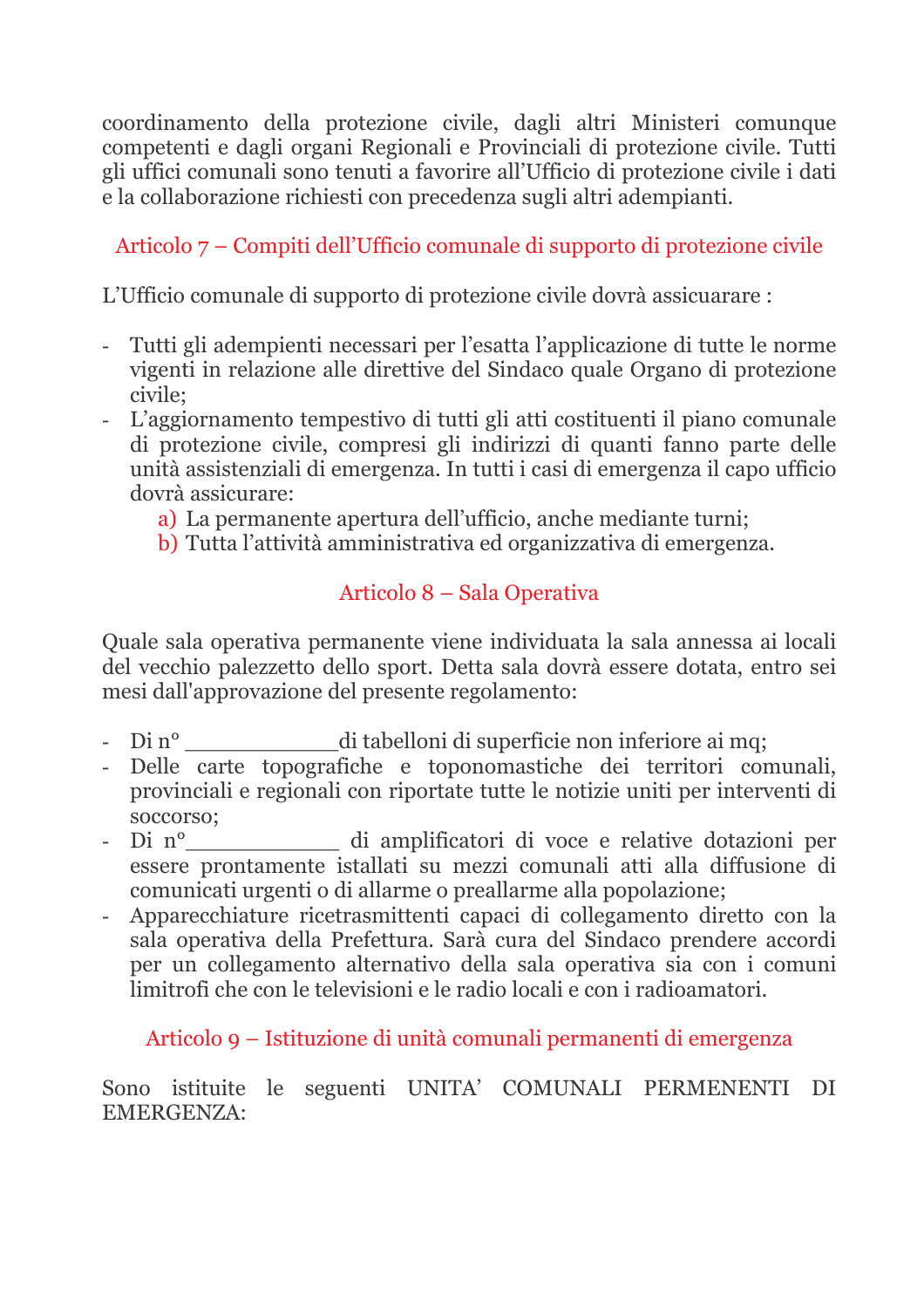- A. PER L'ORDINE PUBBLICO. Sotto la direzione dell'autorità locale di P.S ha il compito: di garantire l'ordine pubblico e di prevenire e reprimere i fenomeni di sciacallaggio speculazioni ecc.,
- B. PER L'EMERGENZA SANITARIA E L'ASSISTENZA. Sotto la direzione di un sanitario designato dalla U.S.L nº 11, assicurerà i primi interventi sanitari con particolare riguardo al controllo dell'approviggionamento idrico e delle derrate alimentari.
- C. PER L'EMERGENZA TECNICA ED ECOLOGICA. Sotto la direzione del responsabile dell'Ufficio tecnico comunale, provvederà a coordinare gli eventuali interventi della pubblicità e privata incolumità.
- D. PER LA CIRCOLAZIONE ED IL TRAFFICO. Sotto la direzione del capo ufficio della Polizia Urbana presidia i punti nevralgicamente più importanti. Nel caso di esodo della popolazione provvederà con appropriata segnaletica a coordinare il traffico in maniera unidirezionale verso località ritenute più sicure.

E. PER GLI INCENDI.

Interviene in caso di incendi mettendosi a disposizione del Comandante dei Vigili del Fuoco che coordina l'intervento. Le dette unità comunali permanenti di emergenza opereranno in collaborazione con le unità assistenziali di emergenza previste dal piano provinciale di protezione civile, per provvedere (art. 19D P.R  $n^{\circ}$  66/1981):

- 1) Ad alloggiare i sinistrati :
- 2) Eventualmente ad alimentare i sinistrati:
- 3) Alle altre forme di assistenza ai sinistrati.

#### Articolo 10 – Volontariato

Ai fini della costituzione delle unità comunali permanenti di emergenza di cui al precedente art 9, in relazione anche del disposto dell'art. 23 del D.P.R 6 Febbraio 1981 n. 66 in aggiunta al personale dipedente che andrà a costituire le unità in argomento, potrà essere fatto ricorso al volontariato. Per lo scopo, il Sindaco inviterà gli interessati a fare apposita domanda di inserimento in una o più unità assistenziali di emergenza di cui al precedente art. 9. Prima dell'inserimento dei volontari nelle unità comunali permanenti di emergenza, dovrà essere garantita la copertura assicurativa di cui all'art. 6 ultimo comma, della Legge 8 Dicembre 1970,  $n°$ 996.

### Articolo 11 – Costituzione delle unità comunali permanenti di emergenza

Le unità comunali permanenti di emergenza di cui al precedente art 9. saranno costituite, entro mesi dall'entrata in vigore del presente regolamento, con provvedimento del Sindaco sentito il Comitato Comunale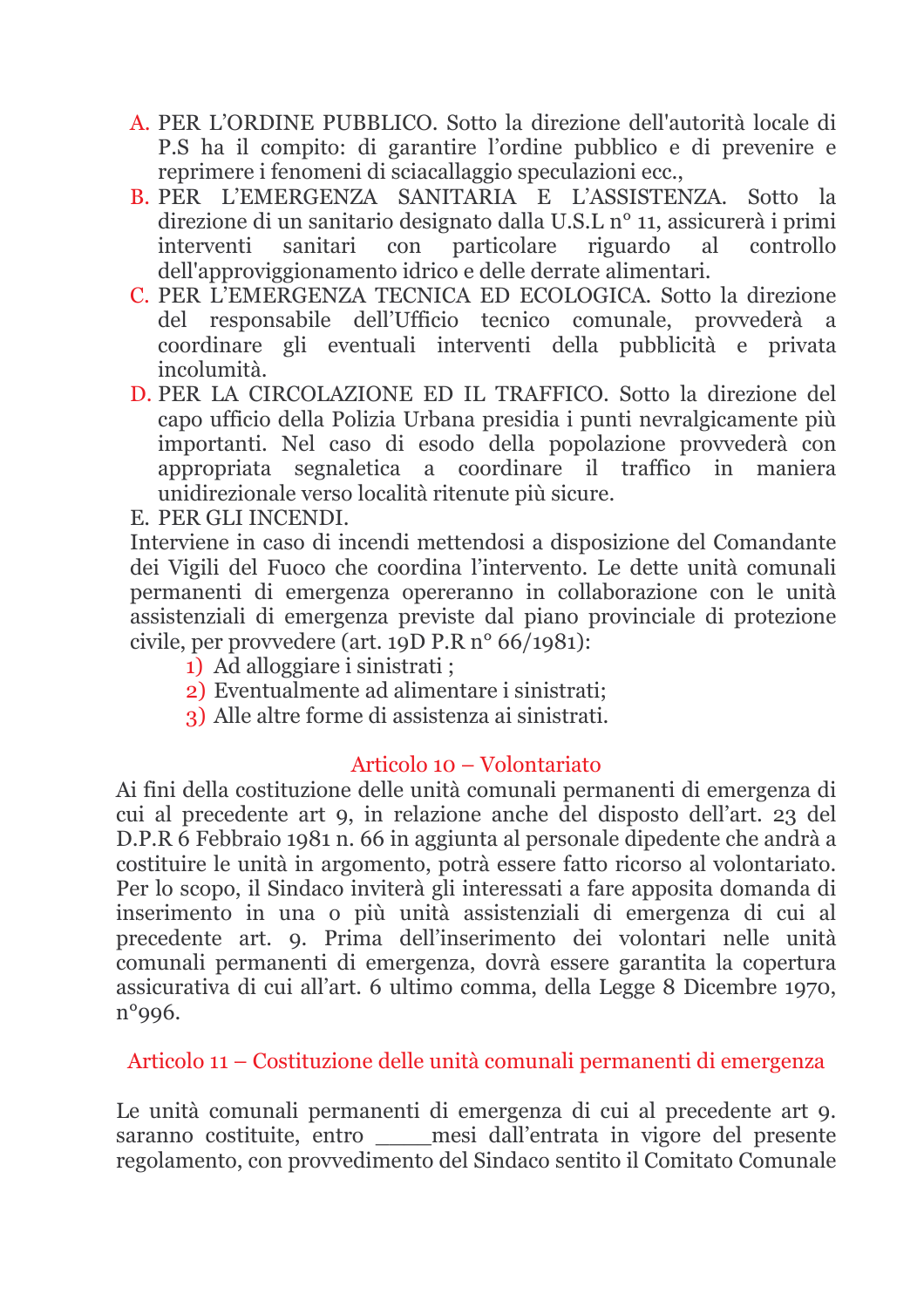di protezione civile di cui all'art 3. Dalle dette unità saranno chiamati a far parte, oltre ai dirigenti comunali con previsto del precedente articolo 9:

a) Altri dipendenti comunali: b) Gli eventuali volontari di cui al precedente art 10.

Le responsabilità dell'unità, in assenza della figura corrispondente, potrà essere affidata ad altro dipendente comunale o ad un volontario :

Entro giorni dalla costituzione delle unità comunali permanenti di emergenza il Sindaco convocherà tutti gli interessati ed i componenti del Comitato Comunale di Protezione Civile per illustrare i compiti di ciascuna squadra, il programma di preparazione e di addestramento, le regole e le norme da osservare in presenza di eventi calamitosi.

### Articolo 12 - Esercitazioni

Ai fini di assicuarare il razionale impiego del personale e delle risorse disponibili così come individuate negli articoli precedenti, sarà cura del Sindaco prendere tutte le iniziative utili per inserire tutta la struttura comunale nelle esercitazioni programmate dagli organi regionali e provinciali della Protezione Civile. Per lo scopo saranno prese iniziative di concerto con i Sindaci dei Comuni limitrofi.

## Articolo 13 – Censimento delle risorse

Entro 60 giorni dall'entrata in vigore del presente regolamento l'ufficio di protezione civile di cui al precedente art. 6 dovrà dare corso al censimento delle risorse disponibili e proporre, alla Giunta Municipale, l'eventuale acquisto del materiale, dei mezzi e delle attrezzature ritenute indispensabili per la gestione dei primi interventi di emergenza. Del detto materiale di rivelazione dovrà prendere cognizione il Comitato Comunale di Protezione Civile di cui al precedente art.3

### **CAPO QUINTO EVENTI CALAMITOSI**

## Articolo 14 – Eventi calamitosi – Elencazione esemplificativa

Anche ai fini della organizzazione del servizio e delle esercitazioni di cui al precedente art 12. vengono elencati i rischi più gravi cui può essere esposto il territorio comunale:

- incendi – esplosioni;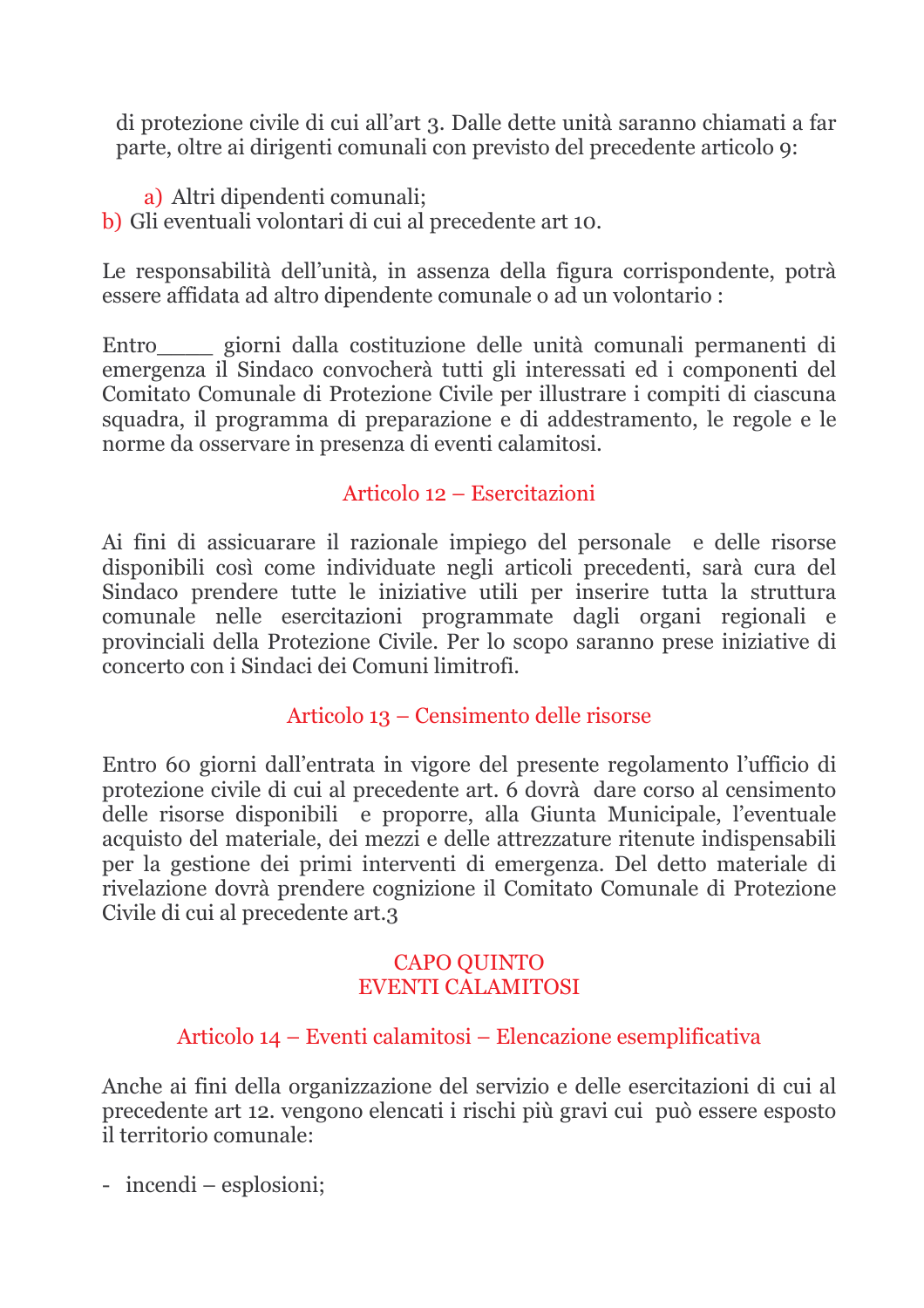- terremoti:
- alluvioni e smottamenti:
- nubifragi e trombe d'aria;
- grandi nevicate e gelate:
- nubi tossiche
- inquinamento;
- radio-attività ambientale.

### Articolo 15 – Eventi calamitosi – Adempimenti

All'insorgere di situazioni che comportino grave danno o pericolo di grave danno alla incolumità delle persone ed ai beni e che per loro natura od estensione debbano essere fronteggiate con interventi tecnici straordinari, il Sindaco, quale organo locale di protezione civile, oltre a provvedere con tutti i mezzi a disposizione, agli interventi immediati dandone subito notizia al Prefetto, così come previsto dall'art. 16 del D.P.R, 6 Febbraio 1981, nº 66 e ad azionare l'appropriato sistema di allarme:

- 1) dispone la immediata convocazione:
	- a) della Giunta Municipale e dei Capigruppo consiliari che rimarrano convocati in permanenza;
	- b) dal Comitato Comunale di cui al precedente art.3.
- 2) provvede alla pronta mobilitazione delle unità di emergenza di cui al precedente art 9;
- 3) informa il presidente della U.S.L per gli eventuali interventi di competenza;
- 4) Dispone:
	- a) l'attivazione della sala operativa di cui al precedente art 8,
	- b) l'approntamento della eventuale segnaletica direzionale.

### Articolo 16 – Inventario e custodie dei materiali

Tutti i materiali ed i mezzi in dotazione al servizio comunale di protezione civile dovranno essere inventariati a norma di legge, assunti in consegna dal personale assegnato al detto servizio che avrà cura della sua manutenzione assicurandone la piena efficienza.

### **CAPO SESTO DISPOSIZIONI FINALI**

### Articolo 17 – Pubblicità del regolamento